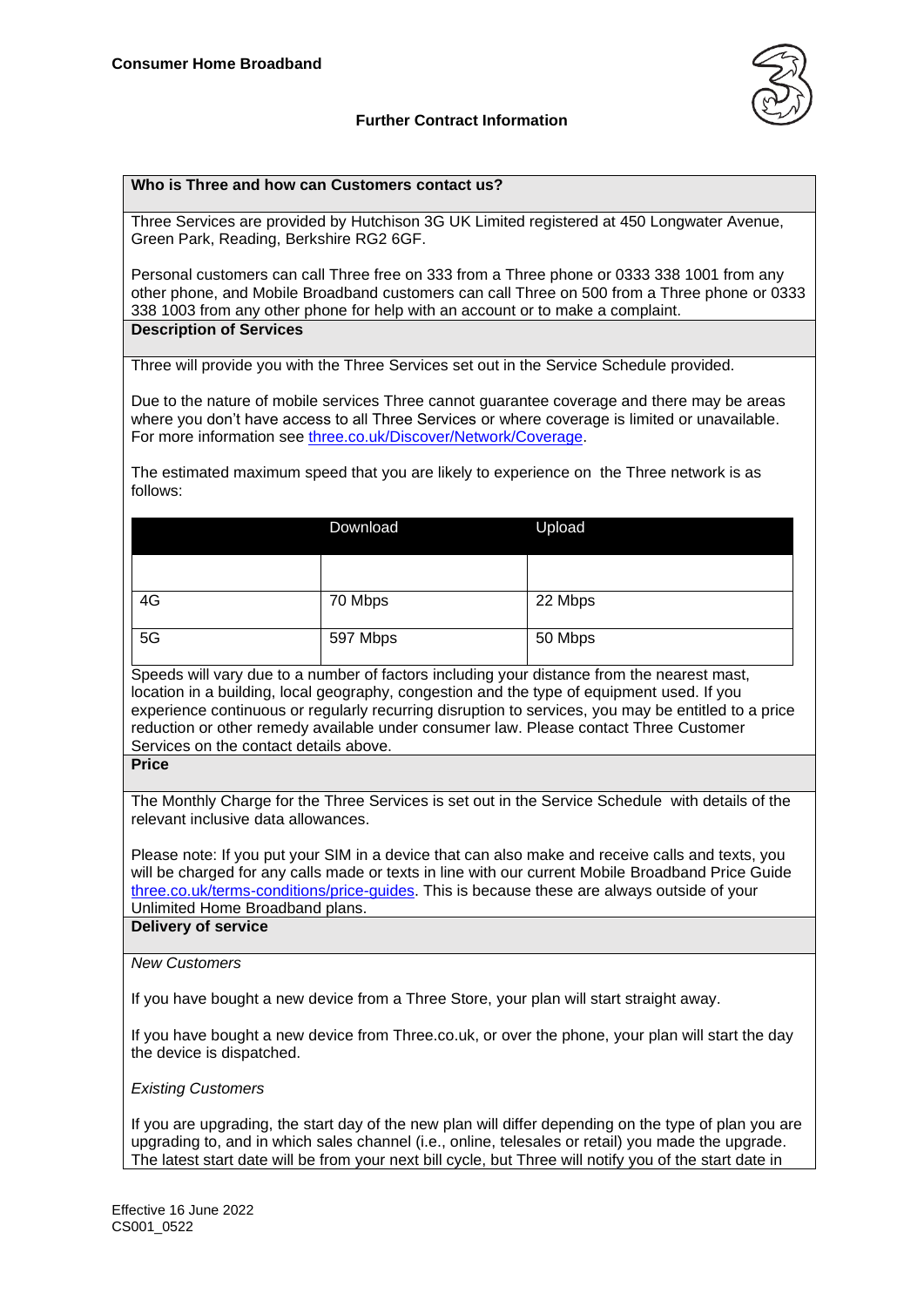advance of the new plan starting, either at the time of purchase or in a confirmation letter, email, or SMS.

If you request a delayed activation, the service will start 30 days from the date the order was placed.

# **Ending an Agreement**

Your Minimum Term is set out in the Service Schedule.

How you can end this Agreement depends on whether you are in your Minimum Term or not, and whether Three has made any changes to the Agreement that are likely to affect you. Please see Table 1 below for a summary of how and when you can end this Agreement. The Cancellation Fee is set out in the Price Guide and will be an amount equal to the total of the Monthly Charges remaining during the Minimum Term less a variable discount, currently 3%.

|                                  | <b>Notice Period</b>      | <b>Charges Payable</b>           |
|----------------------------------|---------------------------|----------------------------------|
| <b>During the Returns Period</b> | This Agreement will end   | <b>Charges for Three</b>         |
| (purchases from a Three          | when Customer notifies    | Services used.                   |
| Retail store).                   | Three, or when Three      | Charges for damage or for any    |
|                                  | receives that Device in   | loss of value to the goods, as a |
|                                  | accordance with the       | result of non essential use, in  |
|                                  | Returns Policy (whichever | accordance with the Returns      |
|                                  | is later)                 | Policy.                          |
| During the Minimum Term          | Customer can end the      | All outstanding Charges payable  |
| (but outside of any Returns      | Agreement at any time on  | plus the Cancellation Fee        |
| Period)                          | 30 days' notice           |                                  |
| <b>Outside the Minimum</b>       | Customer can end the      | All outstanding Charges payable  |
| Term/if there is no              | Agreement at any time on  |                                  |
| <b>Minimum Term</b>              | 30 days' notice           |                                  |

You must return your 4G+ or 5G Hub to Three if you're no longer receiving the Home Broadband service to avoid additional charges. If you made your purchase online or via telesales, you will be entitled to end your agreement in accordance with our Returns Policy. For more details on termination see [three.co.uk/terms-conditions](https://www.three.co.uk/terms-conditions)

**Bill payment**

# *First bill*

We'll send you your first bill within 7 days. It'll be slightly higher than usual because it includes charges for the first few days plus the next full month's charge. This will only be the case for your first bill. Every other bill will be charged at your agreed monthly cost, plus any charges for Outside of Allowance Services.

# *Payment by Direct Debit*

Three's pricing includes a discount for paying by direct debit. You can set up a direct debit on the Three app, on My3, by post or by giving Customer Services a call and we will help you get set up. Three cannot prevent you from cancelling a direct debit, and if a direct debit is cancelled, you are is still required to pay bills by the due date. For other methods of payment go to [Ways to pay -](http://support.three.co.uk/SRVS/CGI-BIN/WEBISAPI.DLL?Command=New,Kb=Mobile,Ts=Mobile,T=Article,varset_cat=billing,varset_subcat=3768,Case=obj(42318)) [Ways to pay -](http://support.three.co.uk/SRVS/CGI-BIN/WEBISAPI.DLL?Command=New,Kb=Mobile,Ts=Mobile,T=Article,varset_cat=billing,varset_subcat=3768,Case=obj(42318)) - Support - Three. You will retain the direct debit discount if you choose to pay using a major credit/debit card provided that you allow Three to store your selected payment method so that Three can charge you on the billing date each month. You can change these details at any time and on multiple occasions.

### **Controlling Spend**

Three offers a range of controls to help you to monitor your level of consumption and spending.

A **Spend Cap** allows you to limit or block services that aren't included in your monthly plan. This includes international calls, chargeable roaming services and donating or entering competitions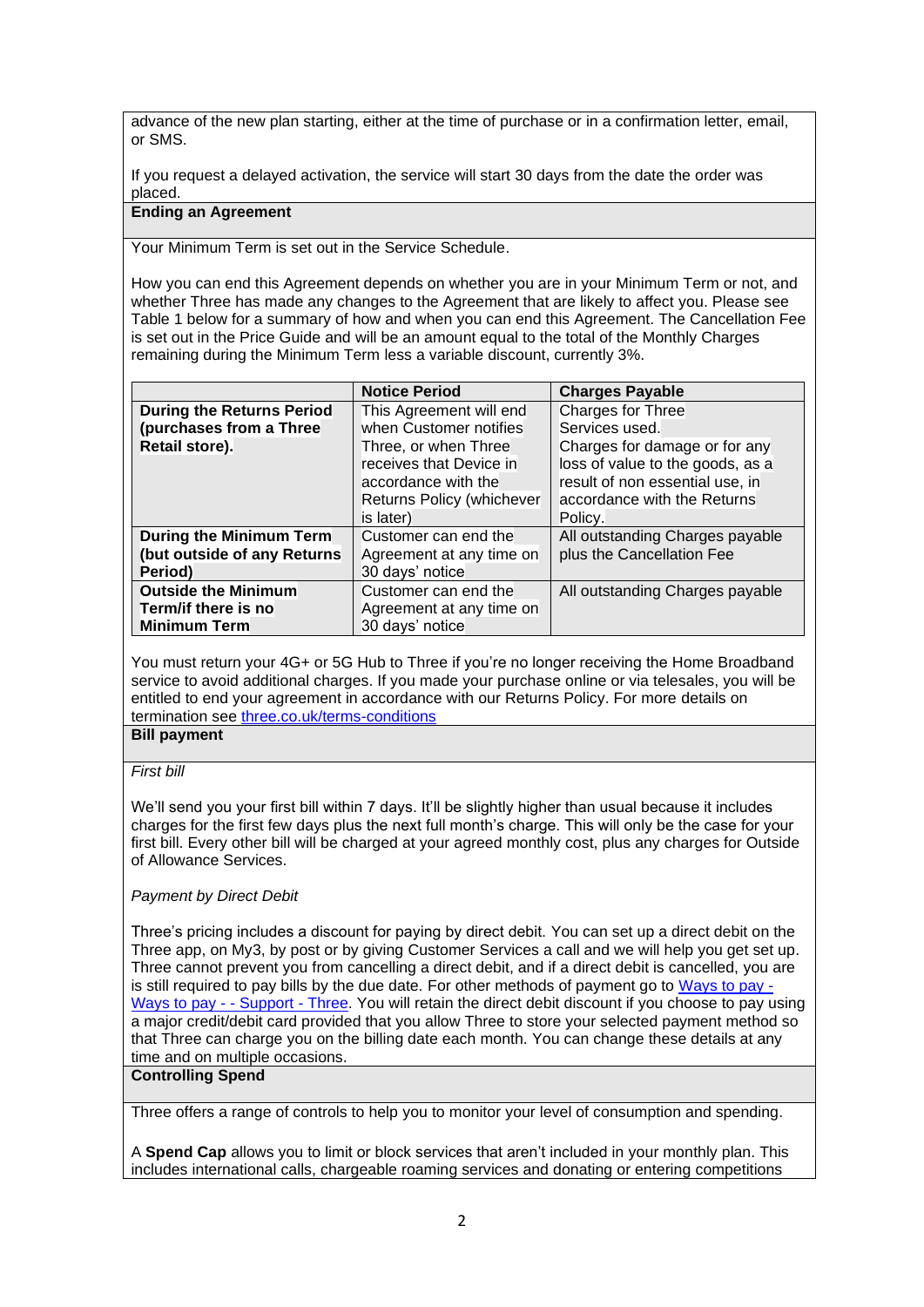using short-codes. You can set a cap to anything between £0 and £100 – in £10 increments or choose to switch the cap off completely. For a full list of what is included in the Spend Cap and to find out how to set up, change and switch off a Spend Cap go to [Spend Caps -](http://support.three.co.uk/SRVS/CGI-BIN/WEBISAPI.DLL?Command=New,Kb=Mobile,Ts=Mobile,T=Article,varset_cat=billing,varset_subcat=3770,Case=obj(31394)) Spend Caps - -[Support -](http://support.three.co.uk/SRVS/CGI-BIN/WEBISAPI.DLL?Command=New,Kb=Mobile,Ts=Mobile,T=Article,varset_cat=billing,varset_subcat=3770,Case=obj(31394)) Three.

Three will always send a text just before and once you reach any limit for calls, texts or data on your plan.

### **Remedies**

Due to the nature of mobile technology, there may be situations when Three Services aren't always available, or the quality or network speeds are affected and so Three cannot guarantee continuous fault-free service due to maintenance or other factors outside Three's control. More detail can be found at [three.co.uk/terms](http://www.three.co.uk/terms)

If you experience continuous or regularly recurring disruption to Three Services (such as where access to Three Services is limited or unavailable) you may be entitled to a price reduction based upon the period of the disruption. This may take the form of a partial or full credit or a refund of your Monthly Charge. To receive a credit or refund you will need to report the disruption to Three so that we may investigate your concerns, consider the extent to which you use the Three Services in question and measure the disruption against your typical usage history. **Complaints**

If you are unhappy about any aspect of the Three Services, you should contact Three on Live Chat [three.co.uk/support/how-to-complain.](http://www.three.co.uk/support/how-to-complain) Personal customer can also call Three Customer Services on 333 (free from a Three phone) or 0333 338 1001 (from any other phone), Mobile Broadband customers can call Three on 500 from a Three phone or 0333 338 1003. If you prefer to write please send your thoughts to Three Customer Complaints, Hutchison 3G UK Ltd, PO Box 333, Glasgow, G2 9AG or using the Complaints Form at [three.co.uk/support/how-to-complain](http://www.three.co.uk/support/how-to-complain) with written notice of the complaint which sets out the full facts and includes relevant documentation.

Three will investigate any complaint in accordance with its customer complaints code, after which Three will contact you with the results. A copy of Three's customer complaints code can be viewed on our website at [three.co.uk/terms-conditions/customer-complaints-code](http://www.three.co.uk/terms-conditions/customer-complaints-code) or you can request a copy by contacting Three Customer Services. Three's Customer Complaints Code complies with Ofcom's Approved Complaints Code which can be found on Ofcom's website in the Annex to General Condition C4 at [ofcom.org.uk/home.](https://www.ofcom.org.uk/home) If Three is unable to resolve your complaint, you may, depending on the nature of the complaint, be entitled to ask Ombudsman Services: Communications to consider the complaint. If this is the case, we will notify you by email or by post. The Ombudsman's website address is: [https://www.ombudsman-services.org.](https://www.ombudsman-services.org/) **Privacy**